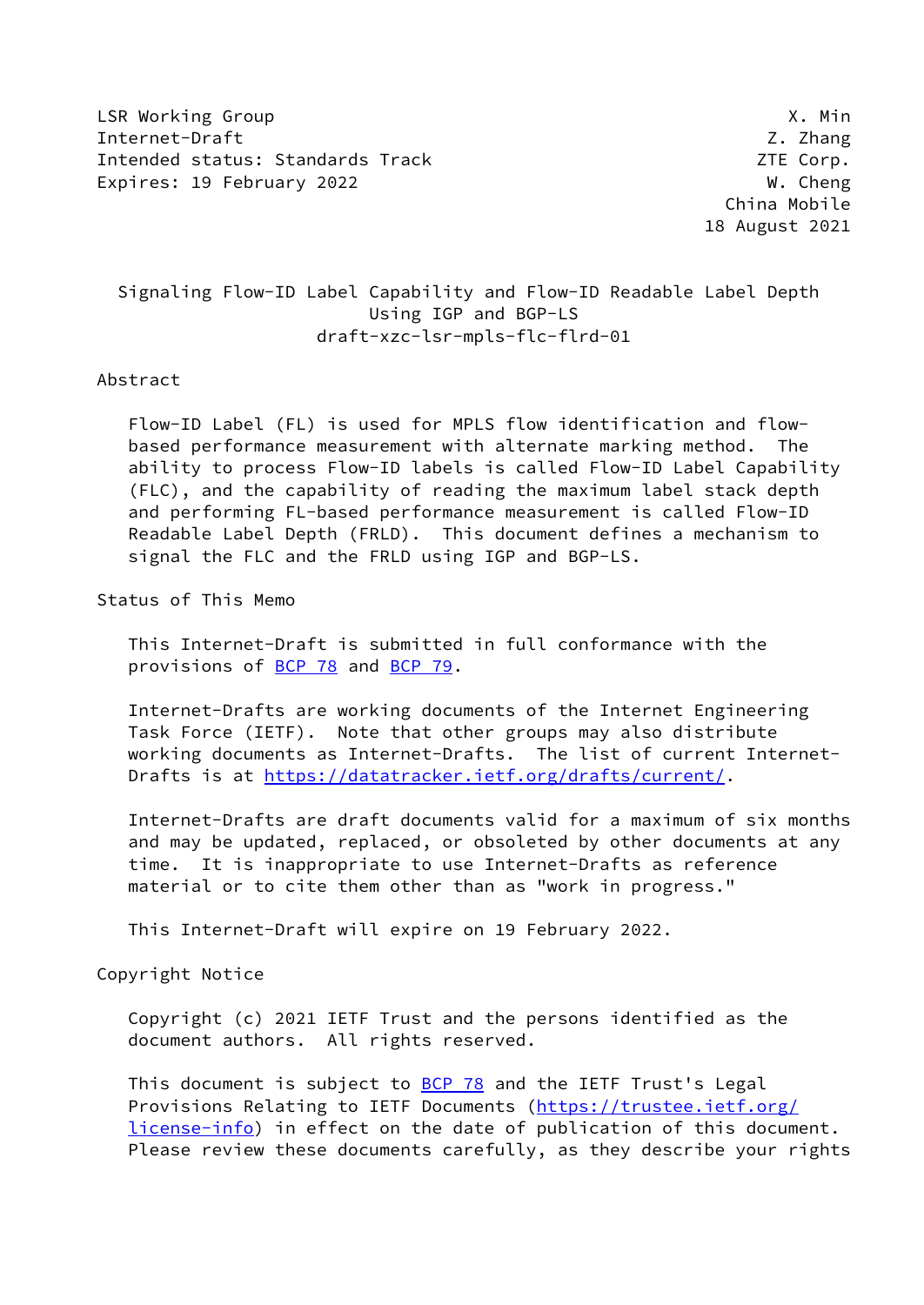<span id="page-1-1"></span>Internet-Draft Signaling FLC and FLRD using IGP and BGP August 2021

 and restrictions with respect to this document. Code Components extracted from this document must include Simplified BSD License text as described in Section 4.e of the [Trust Legal Provisions](https://trustee.ietf.org/license-info) and are provided without warranty as described in the Simplified BSD License.

### Table of Contents

| $2.1$ . Advertising FLC Using IS-IS   | $\overline{\mathbf{3}}$ |
|---------------------------------------|-------------------------|
| 2.2. Advertising FLC Using OSPFv2     | $\overline{\mathbf{3}}$ |
| $2.3$ . Advertising FLC Using OSPFv3  | $\frac{4}{1}$           |
| 3. Advertising FRLD Using IGP         | $\frac{4}{1}$           |
| 4. Signaling FLC and FRLD in BGP-LS 4 |                         |
|                                       |                         |
|                                       |                         |
|                                       |                         |
|                                       |                         |
|                                       |                         |
|                                       |                         |

### <span id="page-1-0"></span>[1](#page-1-0). Introduction

As specified in [\[I-D.ietf-mpls-inband-pm-encapsulation](#page-5-2)], Flow-ID Label (FL) is used for MPLS flow identification and flow-based performance measurement with alternate marking method.

 Flow-ID Label may appear multiple times in a label stack with variable depth, so both the Flow-ID Label Capability (FLC) and the Flow-ID Readable Label Depth (FRLD) are defined in [\[I-D.ietf-mpls-inband-pm-encapsulation](#page-5-2)].

Analogous to [\[RFC9088](https://datatracker.ietf.org/doc/pdf/rfc9088)] and [[RFC9089\]](https://datatracker.ietf.org/doc/pdf/rfc9089), this document defines a mechanism to signal the FLC and the FRLD using IGP and BGP-LS, specifically, IGP includes IS-IS, OSPFv2 and OSPFv3.

### <span id="page-1-2"></span>[1.1](#page-1-2). Terminology

 This memo makes use of the terms defined in [\[I-D.ietf-mpls-inband-pm-encapsulation](#page-5-2)] and [\[RFC8491](https://datatracker.ietf.org/doc/pdf/rfc8491)].

 The key words "MUST", "MUST NOT", "REQUIRED", "SHALL", "SHALL NOT", "SHOULD", "SHOULD NOT", "RECOMMENDED", "NOT RECOMMENDED", "MAY", and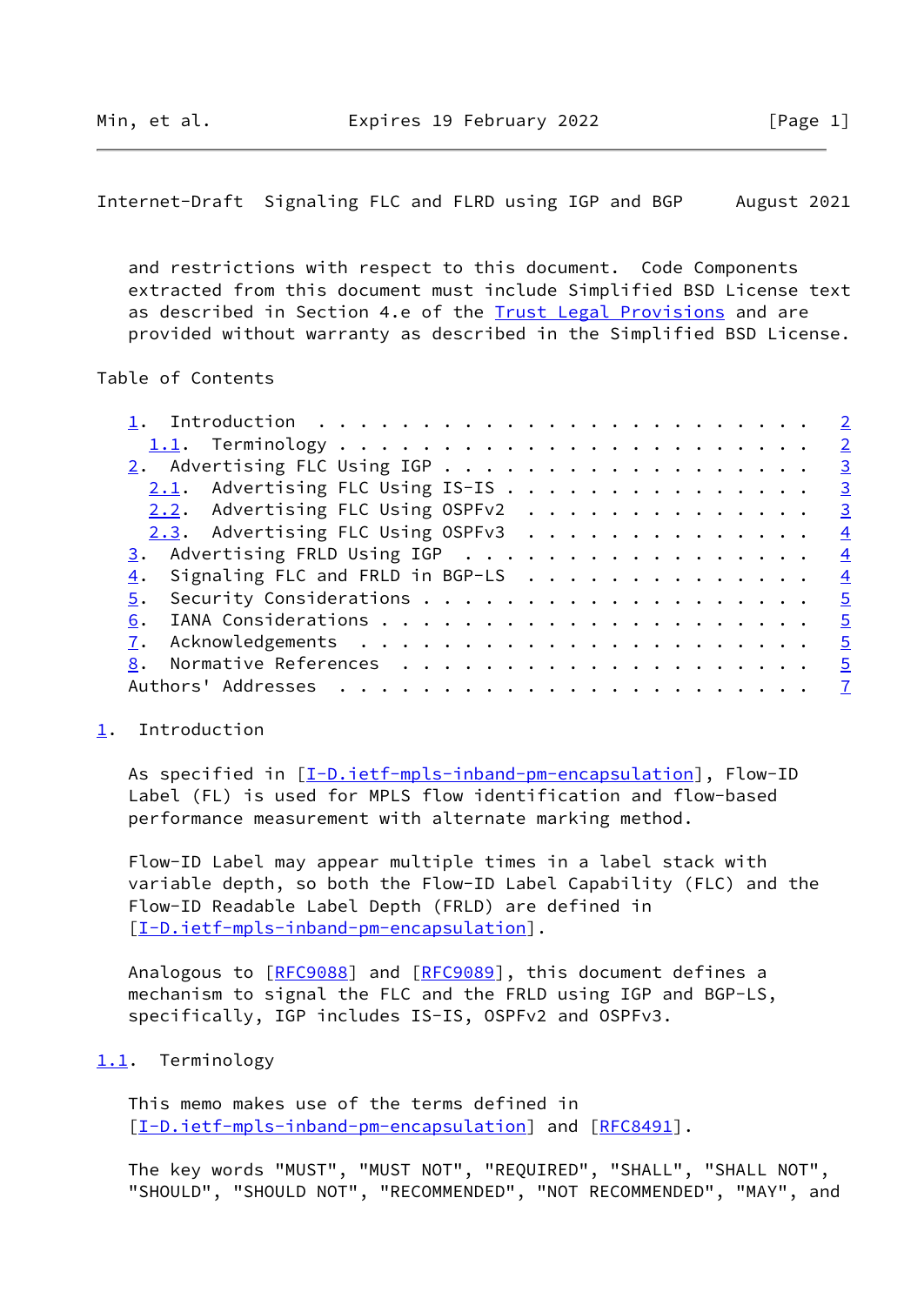"OPTIONAL" in this document are to be interpreted as described in [BCP](https://datatracker.ietf.org/doc/pdf/bcp14) [14](https://datatracker.ietf.org/doc/pdf/bcp14) [[RFC2119\]](https://datatracker.ietf.org/doc/pdf/rfc2119) [\[RFC8174](https://datatracker.ietf.org/doc/pdf/rfc8174)] when, and only when, they appear in all capitals, as shown here.

Min, et al. **Expires 19 February 2022** [Page 2]

<span id="page-2-1"></span>Internet-Draft Signaling FLC and FLRD using IGP and BGP August 2021

<span id="page-2-0"></span>[2](#page-2-0). Advertising FLC Using IGP

 Even though FLC is a property of the node, in some cases it is advantageous to associate and advertise the FLC with a prefix, so FLC is advertised with a prefix in this document.

 If a router has multiple interfaces, the router MUST NOT announce FLC unless all of its interfaces are capable of processing FLs.

 If the router supports FLs on all of its interfaces, it SHOULD advertise the FLC with every local host prefix it advertises in IGP.

<span id="page-2-2"></span>[2.1](#page-2-2). Advertising FLC Using IS-IS

Next to the ELC Flag (E-flag) defined in **Section [3 of \[RFC9088\]](https://datatracker.ietf.org/doc/pdf/rfc9088#section-3)**, a new bit FLC Flag (F-flag) is defined, which is Bit 4 in the Prefix Attribute Flags [\[RFC7794](https://datatracker.ietf.org/doc/pdf/rfc7794)], as shown in Figure 1.

> 0 1 2 3 4 5 6 7... +-+-+-+-+-+-+-+-+...  $|X|R|N|E|F|$  ...  $+$ -+-+-+-+-+-+-+...

Figure 1: Prefix Attribute Flags

F-Flag: FLC Flag (Bit 4)

 Set for local host prefix of the originating node if it supports FLC on all interfaces.

 The FLC signaling MUST be preserved when a router propagates a prefix between ISIS levels [\[RFC5302](https://datatracker.ietf.org/doc/pdf/rfc5302)].

<span id="page-2-3"></span>[2.2](#page-2-3). Advertising FLC Using OSPFv2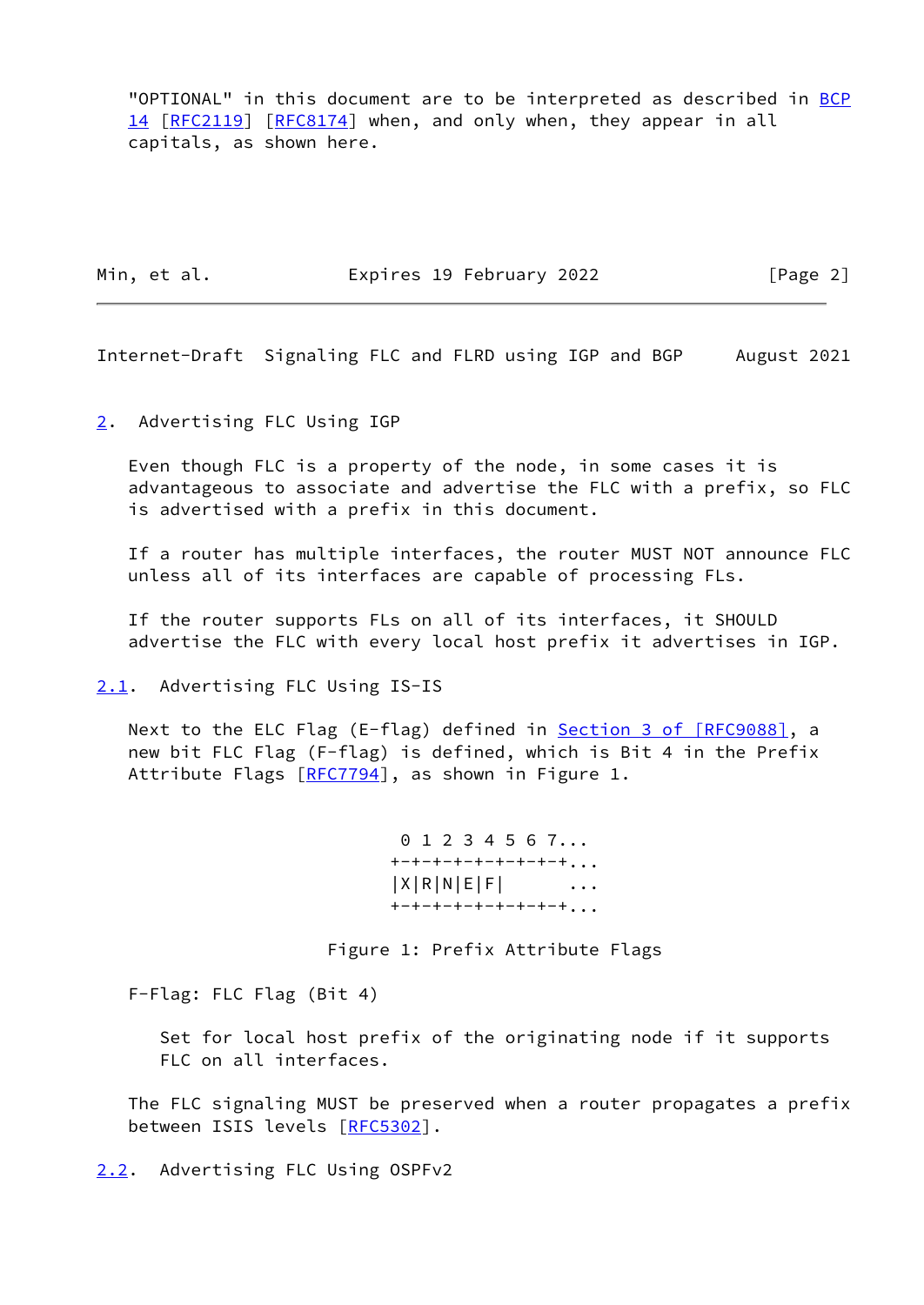Next to the ELC Flag (E-flag) defined in Section [3.1 of \[RFC9089\]](https://datatracker.ietf.org/doc/pdf/rfc9089#section-3.1), a new bit FLC Flag (F-flag) is defined, which is Bit 3 in Flags field of OSPFv2 Extended Prefix TLV [[RFC7684](https://datatracker.ietf.org/doc/pdf/rfc7684)]:

 0x10 - F-Flag (FLC Flag): Set for local host prefix of the originating node if it supports FLC on all interfaces.

 The FLC signaling MUST be preserved when an OSPFv2 Area Border Router (ABR) distributes information between areas. To do so, an ABR MUST originate an OSPFv2 Extended Prefix Opaque LSA [\[RFC7684](https://datatracker.ietf.org/doc/pdf/rfc7684)] including the received FLC setting.

| Min, et al. | Expires 19 February 2022 | [Page 3] |
|-------------|--------------------------|----------|
|-------------|--------------------------|----------|

<span id="page-3-1"></span>Internet-Draft Signaling FLC and FLRD using IGP and BGP August 2021

#### <span id="page-3-0"></span>[2.3](#page-3-0). Advertising FLC Using OSPFv3

Next to the ELC Flag (E-flag) defined in Section [3.2 of \[RFC9089\]](https://datatracker.ietf.org/doc/pdf/rfc9089#section-3.2), a new bit FLC Flag (F-flag) is defined, which is Bit 0 in OSPFv3 PrefixOptions field [\[RFC5340](https://datatracker.ietf.org/doc/pdf/rfc5340)]:

 0x80 - F-Flag (FLC Flag): Set for local host prefix of the originating node if it supports FLC on all interfaces.

 The FLC signaling MUST be preserved when an OSPFv3 Area Border Router (ABR) distributes information between areas. The setting of the FLC Flag in the Inter-Area-Prefix-LSA [[RFC5340](https://datatracker.ietf.org/doc/pdf/rfc5340)] or in the Inter-Area-Prefix TLV [[RFC8362\]](https://datatracker.ietf.org/doc/pdf/rfc8362), generated by an ABR, MUST be the same as the value the FLC Flag associated with the prefix in the source area.

<span id="page-3-2"></span>[3](#page-3-2). Advertising FRLD Using IGP

As requested by  $[REC8491]$ , IANA has created an IANA-managed registry titled "IGP MSD-Types" to identify MSD-Types. A new MSD-Type, called FRLD-MSD, is defined to advertise the FRLD of a given router. The MSD-Type code 3 is requested to be assigned by IANA for FRLD-MSD. The MSD-Value field is set to the FRLD in the range between 0 to 255.

 If a router has multiple interfaces with different capabilities of reading the maximum label stack depth, the router MUST advertise the smallest value found across all of its interfaces.

For IS-IS, the FRLD is advertised in a Node MSD Sub-TLV [\[RFC8491](https://datatracker.ietf.org/doc/pdf/rfc8491)] using the FRLD-MSD type.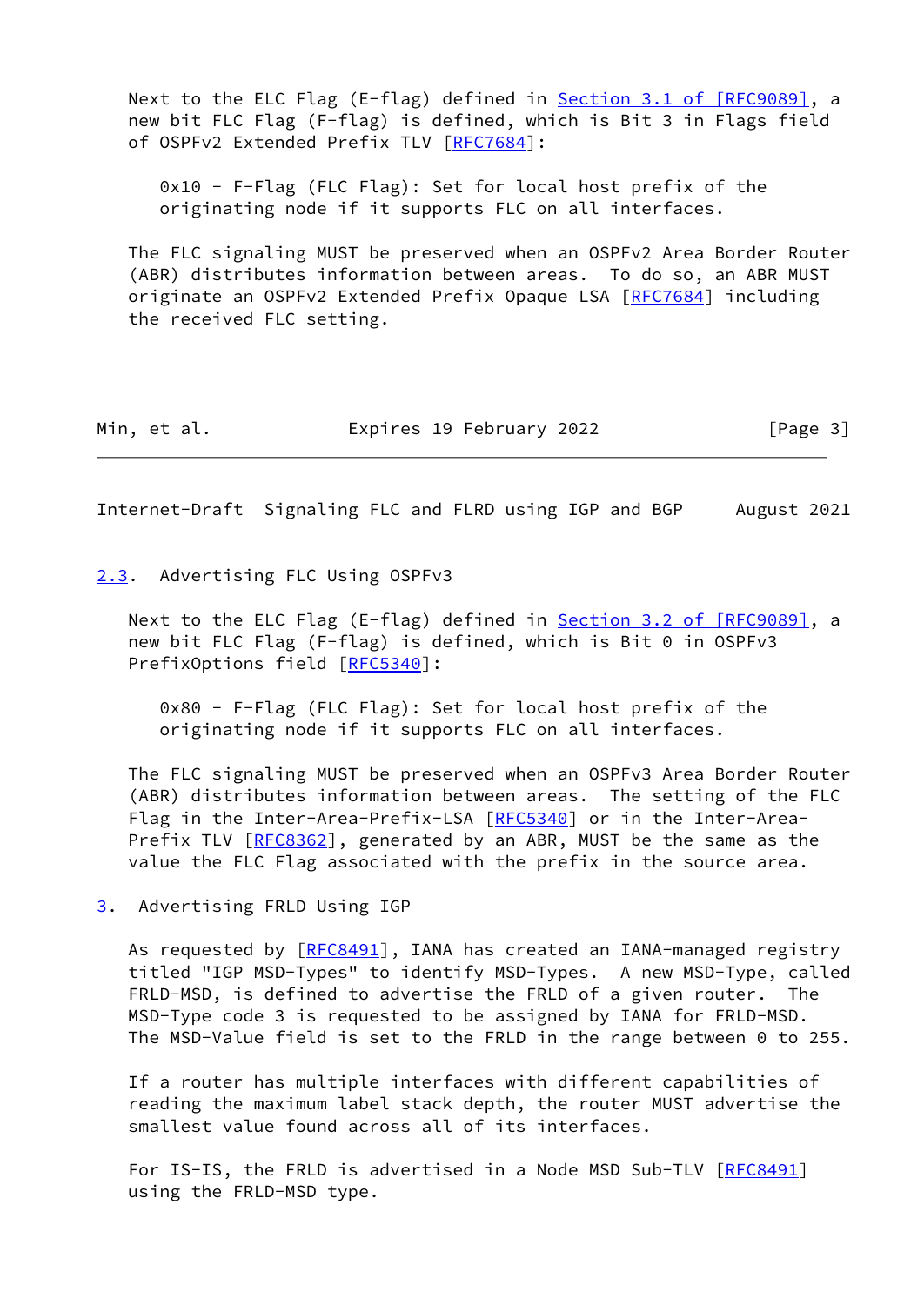For OSPF including both OSPFv2 and OSPFv3, the FRLD is advertised in a Node MSD TLV [\[RFC8476](https://datatracker.ietf.org/doc/pdf/rfc8476)] using the FRLD-MSD type.

 The absence of FRLD-MSD advertisements indicates only that the advertising node does not support advertisement of this capability.

<span id="page-4-0"></span>[4](#page-4-0). Signaling FLC and FRLD in BGP-LS

 The IGP extensions defined in this document can be advertised via BGP-LS (Distribution of Link-State and TE Information Using BGP) [\[RFC7752](https://datatracker.ietf.org/doc/pdf/rfc7752)] using existing BGP-LS TLVs.

 The FLC is advertised using the Prefix Attribute Flags TLV as defined in [[RFC9085\]](https://datatracker.ietf.org/doc/pdf/rfc9085).

 The FRLD-MSD is advertised using the Node MSD TLV as defined in [\[RFC8814](https://datatracker.ietf.org/doc/pdf/rfc8814)].

| Min, et al. | Expires 19 February 2022 |          |
|-------------|--------------------------|----------|
|             |                          | [Page 4] |

<span id="page-4-2"></span>Internet-Draft Signaling FLC and FLRD using IGP and BGP August 2021

<span id="page-4-1"></span>[5](#page-4-1). Security Considerations

 This document does not raise any additional security issues beyond those of the specifications referred to in the list of normative references.

<span id="page-4-3"></span>[6](#page-4-3). IANA Considerations

This document requests the following allocations from IANA:

 - Bit 4 in the Bit Values for Prefix Attribute Flags Sub-TLV registry is requested to be assigned to the FLC Flag (F-Flag).

 - Flag 0x10 in the OSPFv2 Extended Prefix TLV Flags registry is requested to be assigned to the FLC Flag (F-Flag).

 - Bit 0x80 in the "OSPFv3 Prefix Options (8 bits)" registry is requested to be assigned to the FLC Flag (F-Flag).

 - Type 3 in the IGP MSD-Types registry is requested to be assigned to the FRLD-MSD.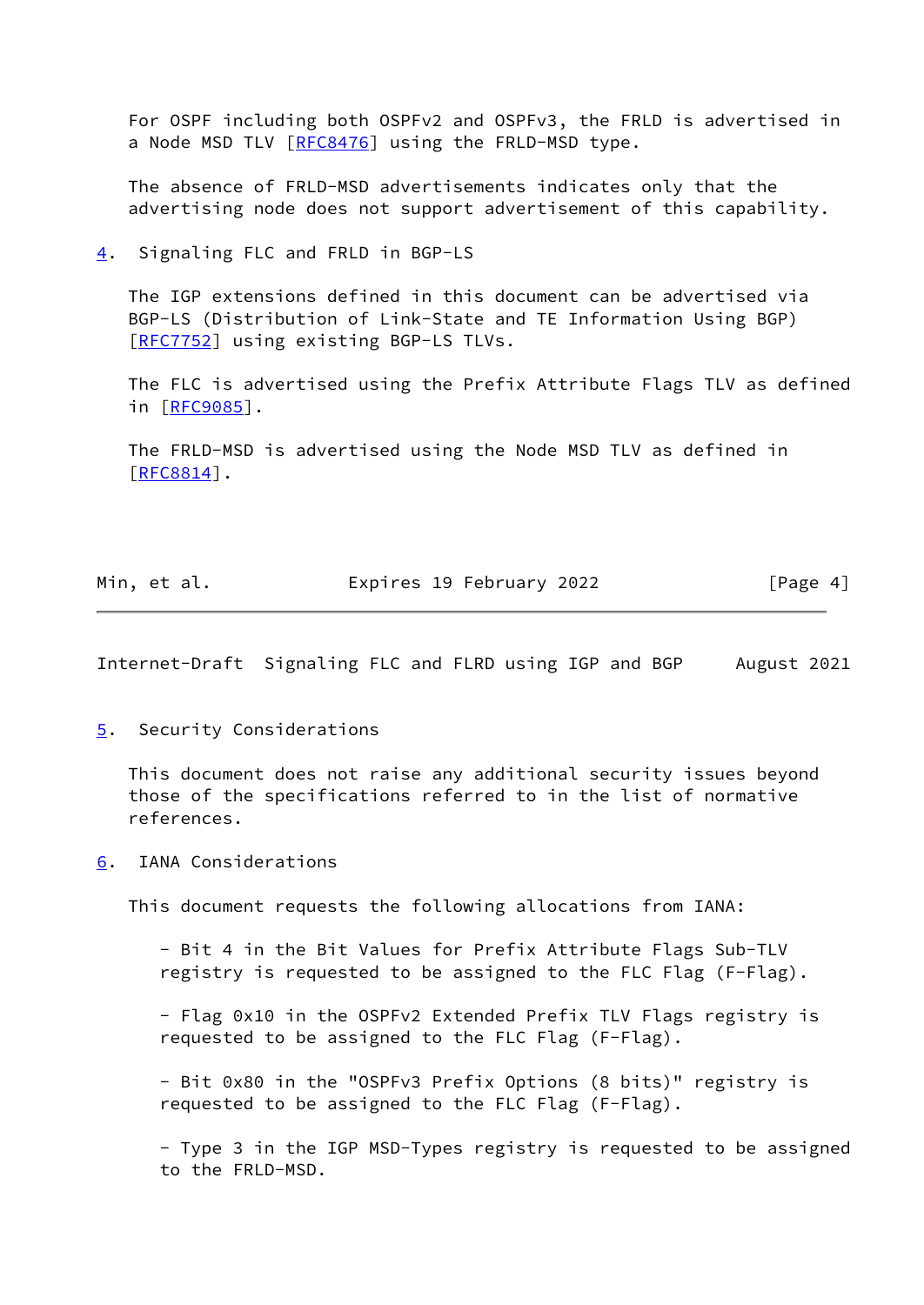## <span id="page-5-0"></span>[7](#page-5-0). Acknowledgements

TBA.

<span id="page-5-1"></span>[8](#page-5-1). Normative References

<span id="page-5-2"></span>[I-D.ietf-mpls-inband-pm-encapsulation]

 Cheng, W., Min, X., Zhou, T., Dong, X., and Y. Peleg, "Encapsulation For MPLS Performance Measurement with Alternate Marking Method", Work in Progress, Internet- Draft, [draft-ietf-mpls-inband-pm-encapsulation-01,](https://datatracker.ietf.org/doc/pdf/draft-ietf-mpls-inband-pm-encapsulation-01) 11 April 2021, [<https://www.ietf.org/archive/id/draft-ietf](https://www.ietf.org/archive/id/draft-ietf-mpls-inband-pm-encapsulation-01.txt) [mpls-inband-pm-encapsulation-01.txt](https://www.ietf.org/archive/id/draft-ietf-mpls-inband-pm-encapsulation-01.txt)>.

- [RFC2119] Bradner, S., "Key words for use in RFCs to Indicate Requirement Levels", [BCP 14](https://datatracker.ietf.org/doc/pdf/bcp14), [RFC 2119](https://datatracker.ietf.org/doc/pdf/rfc2119), DOI 10.17487/RFC2119, March 1997, <[https://www.rfc-editor.org/info/rfc2119>](https://www.rfc-editor.org/info/rfc2119).
- [RFC5302] Li, T., Smit, H., and T. Przygienda, "Domain-Wide Prefix Distribution with Two-Level IS-IS", [RFC 5302,](https://datatracker.ietf.org/doc/pdf/rfc5302) DOI 10.17487/RFC5302, October 2008, <[https://www.rfc-editor.org/info/rfc5302>](https://www.rfc-editor.org/info/rfc5302).

| Min, et al. | Expires 19 February 2022 | [Page 5] |
|-------------|--------------------------|----------|
|             |                          |          |

Internet-Draft Signaling FLC and FLRD using IGP and BGP August 2021

- [RFC5340] Coltun, R., Ferguson, D., Moy, J., and A. Lindem, "OSPF for IPv6", [RFC 5340](https://datatracker.ietf.org/doc/pdf/rfc5340), DOI 10.17487/RFC5340, July 2008, <[https://www.rfc-editor.org/info/rfc5340>](https://www.rfc-editor.org/info/rfc5340).
- [RFC7684] Psenak, P., Gredler, H., Shakir, R., Henderickx, W., Tantsura, J., and A. Lindem, "OSPFv2 Prefix/Link Attribute Advertisement", [RFC 7684,](https://datatracker.ietf.org/doc/pdf/rfc7684) DOI 10.17487/RFC7684, November 2015, [<https://www.rfc-editor.org/info/rfc7684](https://www.rfc-editor.org/info/rfc7684)>.
- [RFC7752] Gredler, H., Ed., Medved, J., Previdi, S., Farrel, A., and S. Ray, "North-Bound Distribution of Link-State and Traffic Engineering (TE) Information Using BGP", [RFC 7752,](https://datatracker.ietf.org/doc/pdf/rfc7752) DOI 10.17487/RFC7752, March 2016, <[https://www.rfc-editor.org/info/rfc7752>](https://www.rfc-editor.org/info/rfc7752).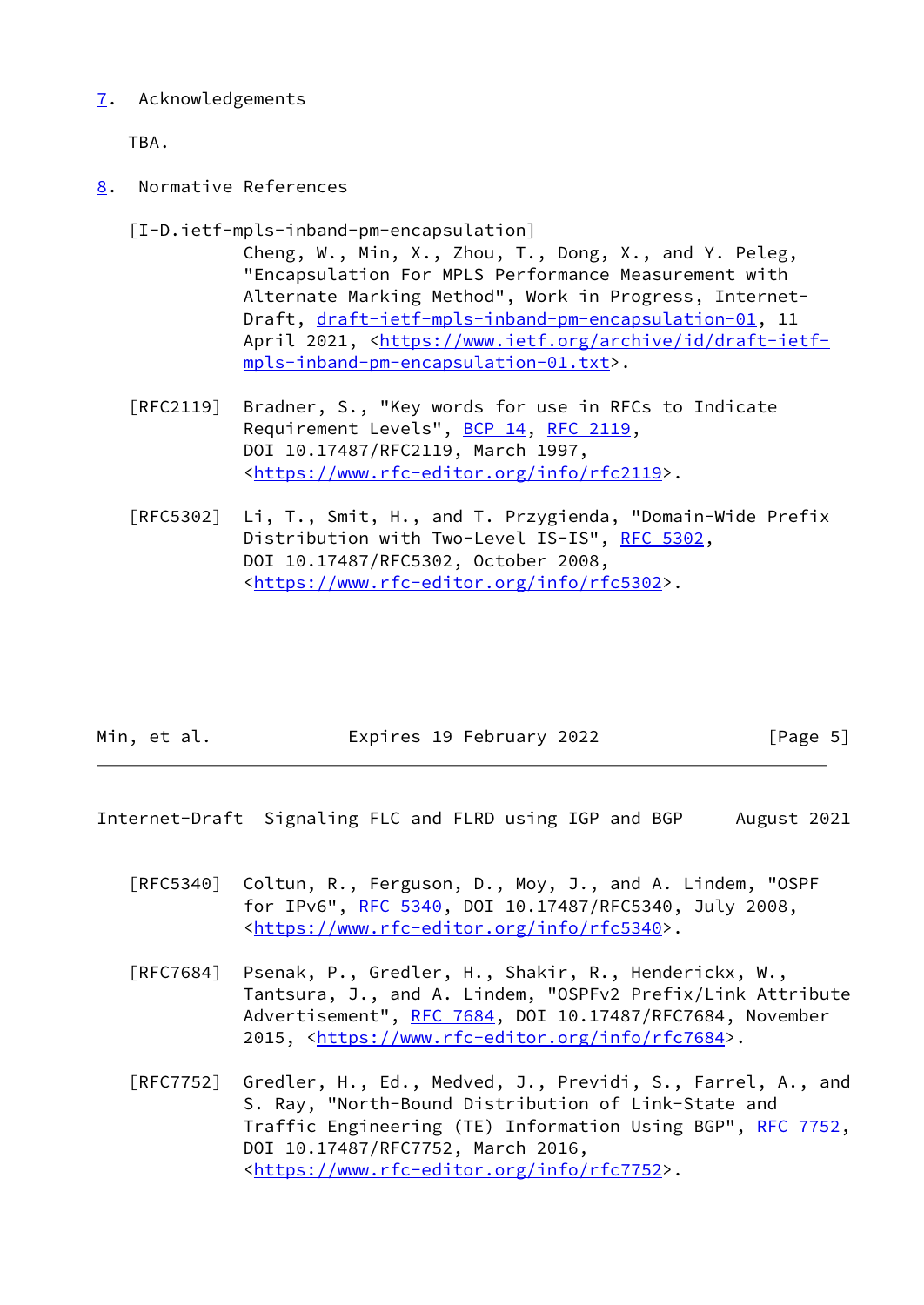- [RFC7794] Ginsberg, L., Ed., Decraene, B., Previdi, S., Xu, X., and U. Chunduri, "IS-IS Prefix Attributes for Extended IPv4 and IPv6 Reachability", [RFC 7794,](https://datatracker.ietf.org/doc/pdf/rfc7794) DOI 10.17487/RFC7794, March 2016, [<https://www.rfc-editor.org/info/rfc7794](https://www.rfc-editor.org/info/rfc7794)>.
- [RFC8174] Leiba, B., "Ambiguity of Uppercase vs Lowercase in [RFC](https://datatracker.ietf.org/doc/pdf/rfc2119) [2119](https://datatracker.ietf.org/doc/pdf/rfc2119) Key Words", [BCP 14](https://datatracker.ietf.org/doc/pdf/bcp14), [RFC 8174,](https://datatracker.ietf.org/doc/pdf/rfc8174) DOI 10.17487/RFC8174, May 2017, [<https://www.rfc-editor.org/info/rfc8174](https://www.rfc-editor.org/info/rfc8174)>.
- [RFC8362] Lindem, A., Roy, A., Goethals, D., Reddy Vallem, V., and F. Baker, "OSPFv3 Link State Advertisement (LSA) Extensibility", [RFC 8362,](https://datatracker.ietf.org/doc/pdf/rfc8362) DOI 10.17487/RFC8362, April 2018, [<https://www.rfc-editor.org/info/rfc8362](https://www.rfc-editor.org/info/rfc8362)>.
- [RFC8476] Tantsura, J., Chunduri, U., Aldrin, S., and P. Psenak, "Signaling Maximum SID Depth (MSD) Using OSPF", [RFC 8476,](https://datatracker.ietf.org/doc/pdf/rfc8476) DOI 10.17487/RFC8476, December 2018, <[https://www.rfc-editor.org/info/rfc8476>](https://www.rfc-editor.org/info/rfc8476).
- [RFC8491] Tantsura, J., Chunduri, U., Aldrin, S., and L. Ginsberg, "Signaling Maximum SID Depth (MSD) Using IS-IS", [RFC 8491,](https://datatracker.ietf.org/doc/pdf/rfc8491) DOI 10.17487/RFC8491, November 2018, <[https://www.rfc-editor.org/info/rfc8491>](https://www.rfc-editor.org/info/rfc8491).
- [RFC8814] Tantsura, J., Chunduri, U., Talaulikar, K., Mirsky, G., and N. Triantafillis, "Signaling Maximum SID Depth (MSD) Using the Border Gateway Protocol - Link State", [RFC 8814,](https://datatracker.ietf.org/doc/pdf/rfc8814) DOI 10.17487/RFC8814, August 2020, <[https://www.rfc-editor.org/info/rfc8814>](https://www.rfc-editor.org/info/rfc8814).

| Expires 19 February 2022<br>Min, et al. | [Page 6] |
|-----------------------------------------|----------|
|-----------------------------------------|----------|

<span id="page-6-0"></span>Internet-Draft Signaling FLC and FLRD using IGP and BGP August 2021

- [RFC9085] Previdi, S., Talaulikar, K., Ed., Filsfils, C., Gredler, H., and M. Chen, "Border Gateway Protocol - Link State (BGP-LS) Extensions for Segment Routing", [RFC 9085](https://datatracker.ietf.org/doc/pdf/rfc9085), DOI 10.17487/RFC9085, August 2021, <[https://www.rfc-editor.org/info/rfc9085>](https://www.rfc-editor.org/info/rfc9085).
- [RFC9088] Xu, X., Kini, S., Psenak, P., Filsfils, C., Litkowski, S., and M. Bocci, "Signaling Entropy Label Capability and